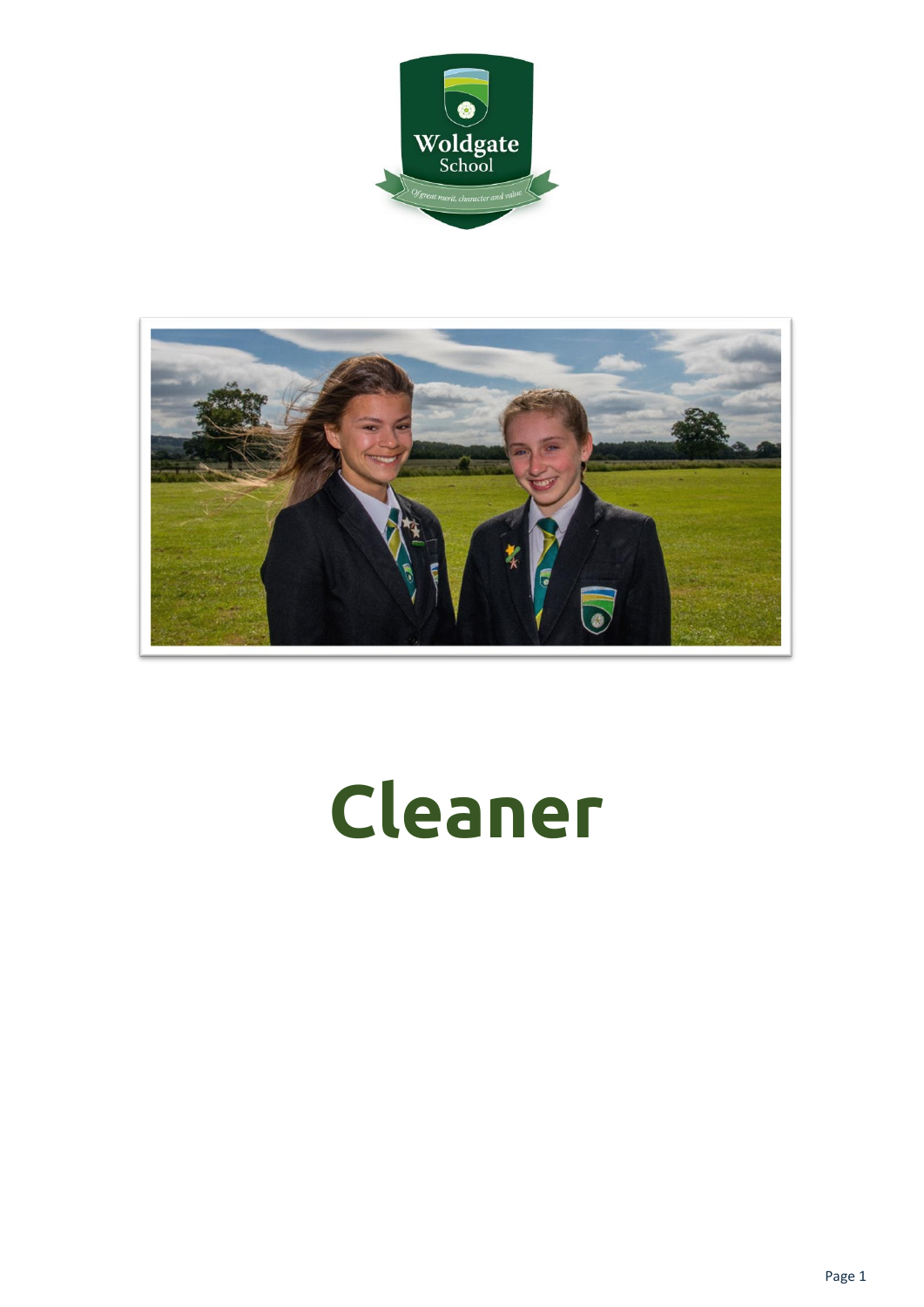

## **Headteacher's Welcome**

Woldgate is a school with a distinct vision for education. Our view of an outstanding school is based on shared values, where every child is known and cared for as an individual. To cultivate this, we build a supportive and caring community, where a child's talents can grow through academic study and the opportunity to participate in the many activities, productions and visits that make Woldgate School unique. We are a school with a positive, welcoming, warm atmosphere, in which pupils take pride in their achievements and where each individual pupil achieves academically through consistently good teaching, in an environment that seeks to nurture their love of learning and challenges them to excel.

Founded in 1958, Woldgate's original school motto celebrated the distinct education the school sought to bring. This motto is, for me, an integral part of our school life; it defines who we are as a community.

*"Everything you do should be worthy, of great merit, character and value."*

#### **Of great merit:**

*The quality of being particularly good or worthy, especially deserving of praise or reward.*

#### **Of great character:**

*The moral qualities that define an individual.*

### **Of great value:**



### *The principles or standards of conduct we work to; our judgment of what is important in life.*

I truly believe that part of what makes this community so special is the holistic education we provide for our pupils. Our Performing Arts status, extra-curricular clubs, sporting activities and House competitions, combined with our wonderful visits programme, provide pupils with a unique opportunity to appreciate the world around them. I have long believed that the creative arts provide an exceptional platform upon which pupils can develop new skills, grow in confidence and, as people, develop qualities, in an environment where their talents are nurtured and then celebrated. The arts offer us something special, whether it be learning an instrument, acting in a play, dancing, singing or just being involved in a production as part of a company. This holistic approach to school life, for me, is integral to a good education and wonderful preparation for future life.

As we look to the future, I am absolutely committed to ensuring Woldgate School continues to develop with a clear, confident and strong identity based on shared values and with each student known and cared for as an individual. Our culture of collaboration and success will be matched by our determination to do the very best, both pastorally and academically, for the children in our care.

- A School where each child is known and cared for as an individual.
- An environment in which our pupils feel valued, safe and enjoy school.
- A School where every child is challenged and supported to succeed academically.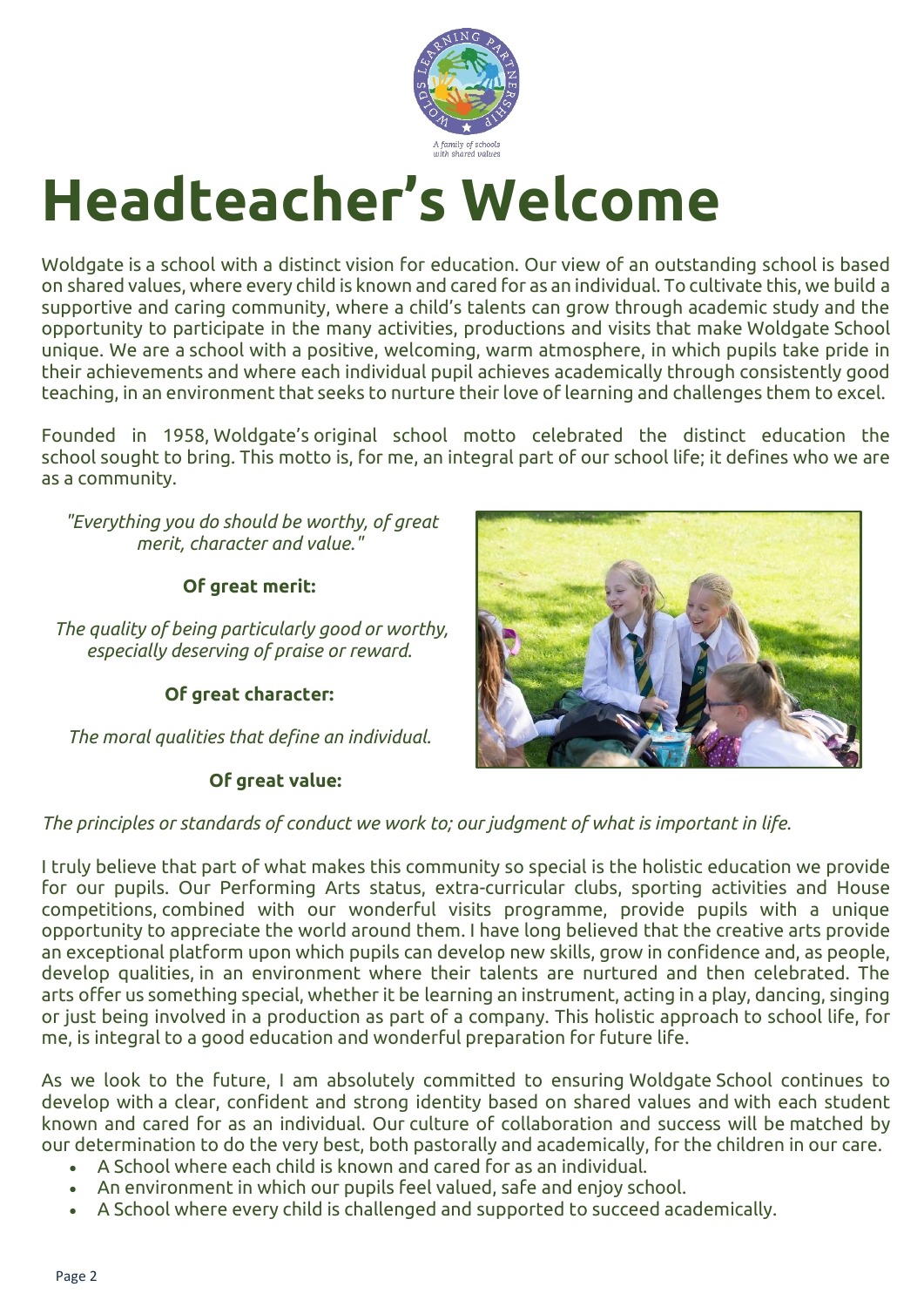Woldgate Sixth Form College also provides exciting opportunities for students to continue their educational journey, to build upon their GCSE results and progress onto qualifications that provide academic rigour and challenge**.** There is also a wide variety of enrichment opportunities, with students participating in the wonderful range of expeditions, visits, internships and leadership programmes.

#### **Jonathan Britton**

Executive Headteacher



Woldgate School and Sixth Form College

Age range  $11 - 18$ Students on roll – 1050 Gender: Boys and Girls Admissions policy: not selective School Type: an Academy which is part of the Wolds Learning Partnership a Multi-Academy Trust

| Ofsted Grades - May 2015  |             |
|---------------------------|-------------|
| Overall effectiveness     | <b>GOOD</b> |
| Achievement of pupils     | <b>GOOD</b> |
| Quality of Teaching       | <b>GOOD</b> |
| Leadership and Management | <b>GOOD</b> |

Academic achievement is equally our top priority and an area in which we have received special recognition from the Department of Education. As I am sure you are aware, in 2015 70% of pupils gained the 'Gold Standard' of 5 or more A\*-C grades including English and Maths. Indeed, 87% of our pupils achieved an A\*-C grade in Mathematics and 75% in English. In 2016 50% of our pupils also achieved an A or A\*. In 2017 48% of our pupils achieved at least one 9 to 7 (A\*-A equivalent) grade at GCSE, 83% achieved a 9 to 4 (A\*-C equivalent) grade in English and 76% of pupils achieved a 9 to 4 (A\*- C equivalent) grade in Mathematics. In the Sixth Form, 48% of our pupils achieved an A\*-A in Sixth Form, 100% of pupils studying vocational qualifications achieved the top two grades of a Distinction and Distinction\* and 99% of our pupils achieved an A\*-C at A-Level.

In 2017 Woldgate School was presented with an 'Outstanding Outcomes Award' from the SSAT for our academic results. We are also recognised by the Department of Education as being one of the 'Top 100' most improved schools in the country, out of three thousand eight hundred. As one of only ten schools nationally, we have been selected to appear in a Parliamentary publication which celebrates excellence in education. Achievements such as these are testament to the hard work and dedication of pupils, parents and teachers, and they draw upon a combination of academic rigour, pastoral care of the highest quality, excellent teaching and learning, complemented by structures that monitor progress and intervene to provide individual support for each and every pupil.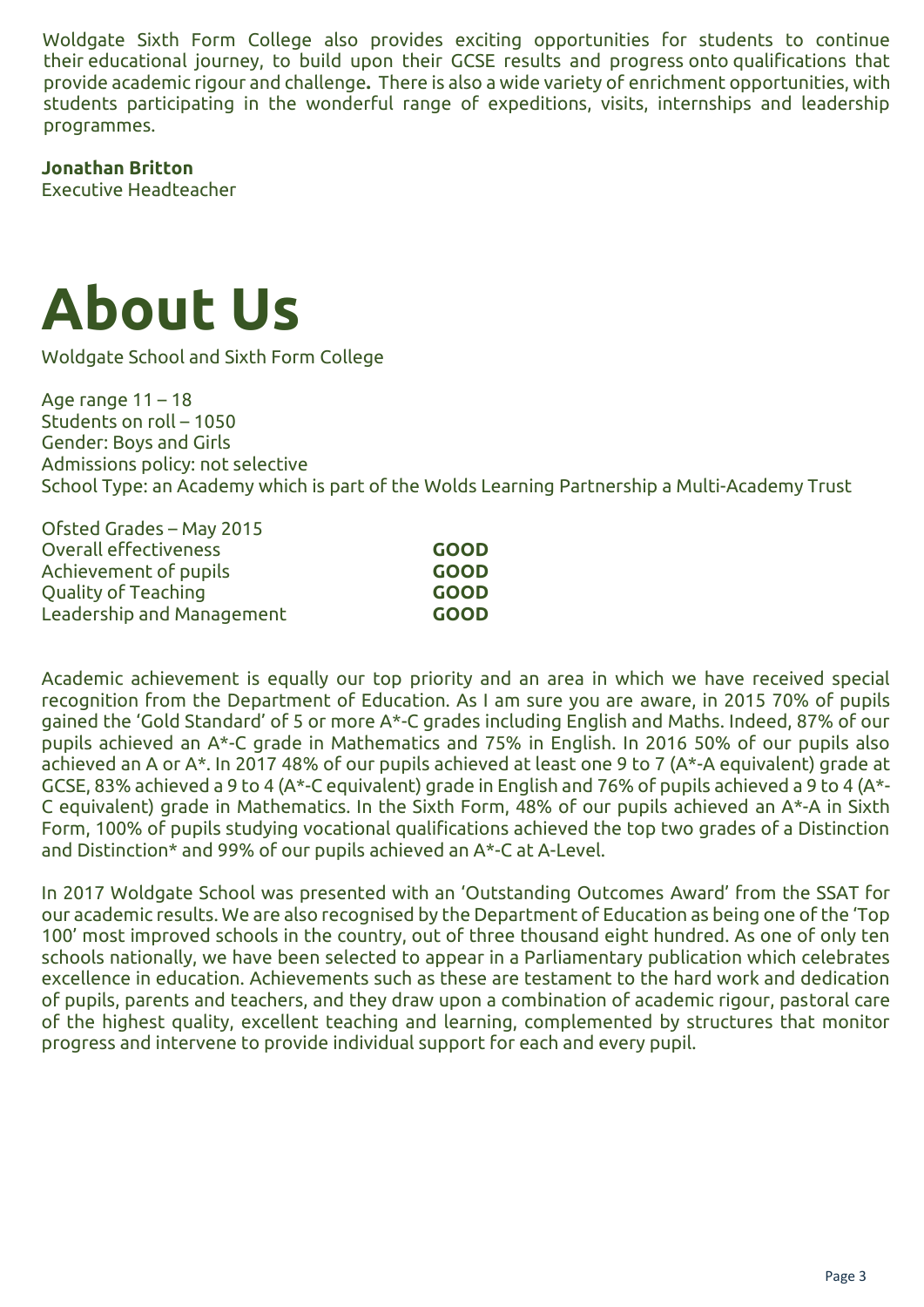

### **JOB DESCRIPTION**

| <b>JOB TITLE:</b><br><b>REPORTS TO:</b> | <b>Cleaner Permanent</b><br>Head of Operations and Compliance and the Headteacher |
|-----------------------------------------|-----------------------------------------------------------------------------------|
| SALARY:                                 | Scale point 1 - £18,333 pa pro rata (£9.50 per hour)                              |
| <b>HOURS:</b>                           | Up to 30 hours per week. Afternoon/Evening shifts available                       |

#### **Purpose of the job**

To provide a reactive and proactive cleaning service during and after school hours.

### **Key responsibilities**

- To organise and carry out all allocated work to a high standard
- To comply with all statutory regulations and ensure that COSHH and Health & Safety regulations and guidelines are fully complied with
- To provide a proactive and reactive cleaning service, identifying areas for immediate and longer term cleaning
- Ensure areas of heavy traffic are kept clean throughout the school day, including toilets, bathrooms and corridors, and direct cleaning after the school day has ended.
- Operate cleaning equipment in an efficient and safe manner
- Attend training courses and meetings as directed by line manager
- Completion of all cleaning tasks as directed by the cleaning supervisor or the Head of Operations and Administration
- Ensure that any uniform and personal protective equipment provided by the school is worn when on duty

#### **Other duties and responsibilities**

Any other duties commensurate with the general level of responsibility of the post that the Headteacher may from time to time ask the post-holder to perform.

**The school operates a safe recruitment process and appointment to the post will be subject to suitable references and an enhanced Disbarring and Barring Service check. The school is committed to safeguarding and promoting the welfare of children and expects all staff and volunteers to share this commitment**

| Signed: | Post holder Dated:  |
|---------|---------------------|
| Signed: | Line Manager Dated: |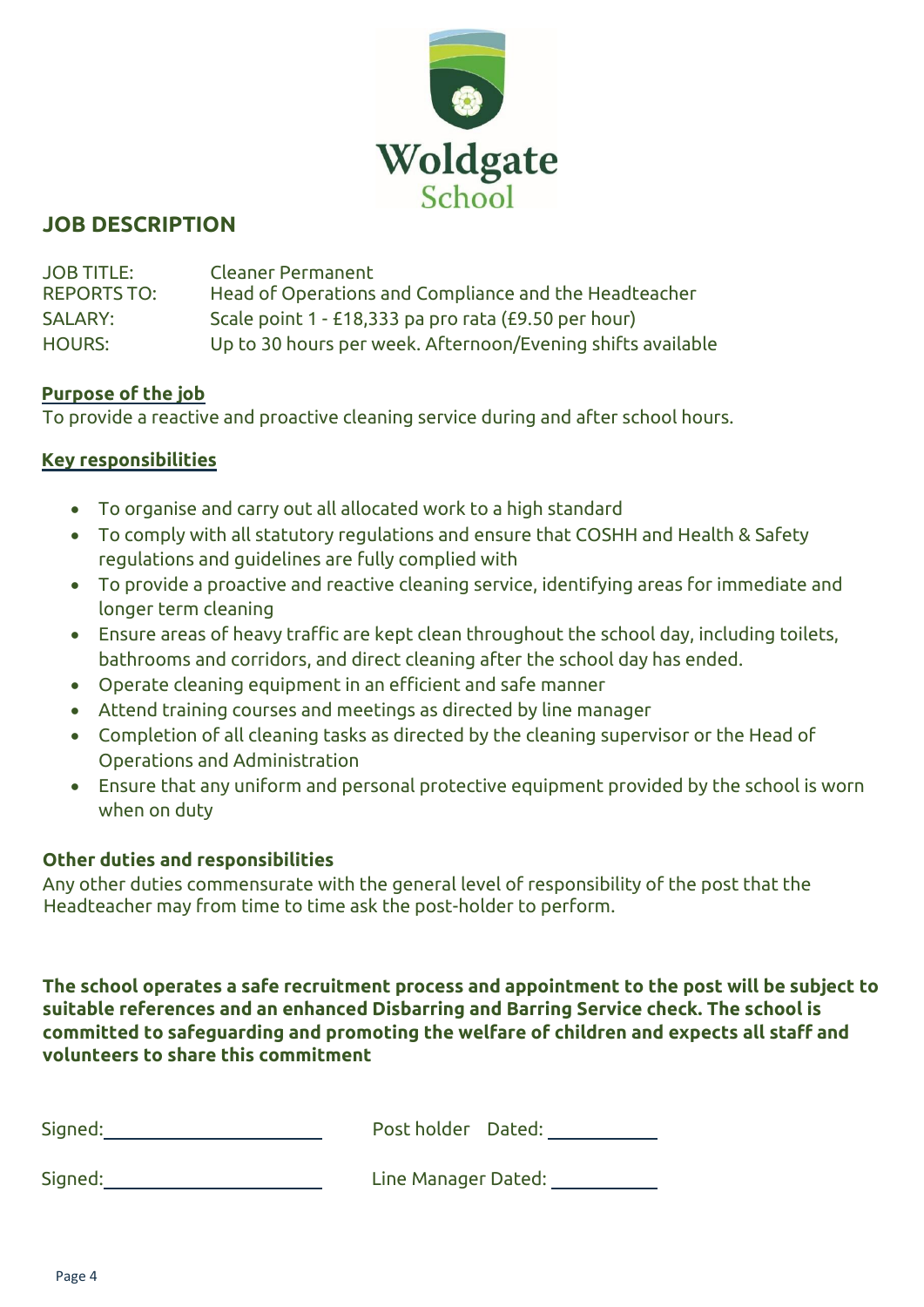### **PERSON SPECIFICATION**

| <b>JOB TITLE:</b><br><b>REPORTS TO:</b> | Cleaner Permanent<br>Head of Operations and Compliance and the Headteacher |
|-----------------------------------------|----------------------------------------------------------------------------|
| SALARY:                                 | Scale point 1 - £18,333 pa pro rata (£9.50 per hour)                       |
| <b>HOURS:</b>                           | Up to 30 hours per week. Afternoon/Evening shifts available                |

|                                                                                                          | <b>Essential</b> | <b>Desirable</b> |
|----------------------------------------------------------------------------------------------------------|------------------|------------------|
| Treat students, staff and visitors with respect                                                          |                  |                  |
| 2) Understanding of Safeguarding in schools, and suitable to work<br>with children and young people      |                  |                  |
| Commitment to comply with school policy<br>3)                                                            | $\sqrt{ }$       |                  |
| Basic literacy & numeracy – to be able to read and understand basic<br>4)<br>health & safety information | √                |                  |
| Problem solving skills and able to use own initiative<br>5)                                              |                  |                  |
| Good team player<br>6)                                                                                   |                  |                  |
| Commitment to ensuring high standards of cleaning throughout<br>7)<br>the school                         |                  |                  |
| 8) Flexible & reliable                                                                                   | √                |                  |
| 9) Previous work experience as a cleaner or related services                                             |                  | √                |
| 10) Knowledge of cleaning systems and machinery                                                          |                  | √                |
| 11) Appreciation of health & safety matters                                                              |                  | √                |
| 12) Understanding of COSHH regulations                                                                   |                  |                  |

**Note -** This person specification is not necessarily a comprehensive definition of the post. It will be during the first year and will be subject to modification and amendment after consultation with the post-holder.

## **How to apply**

If you would like to apply for this vacancy, please download a support staff application form from the school website. Application forms are also available from the school office.

Applications should be returned to **Lucy Bailey,** Personnel & Staff Wellbeing Manager, Woldgate School and Sixth Form College, 92 Kilnwick Road, Pocklington, York. YO42 2LL or via email to **lbailey@woldgate.net**

The school is committed to safeguarding and promoting the welfare of young people and expects all members of staff to share this commitment. An enhanced DBS disclosure is required for all posts.

The school is committed to safeguarding and promoting the welfare of young people and expects all members of staff to share this commitment. An enhanced DBS disclosure is required for all posts.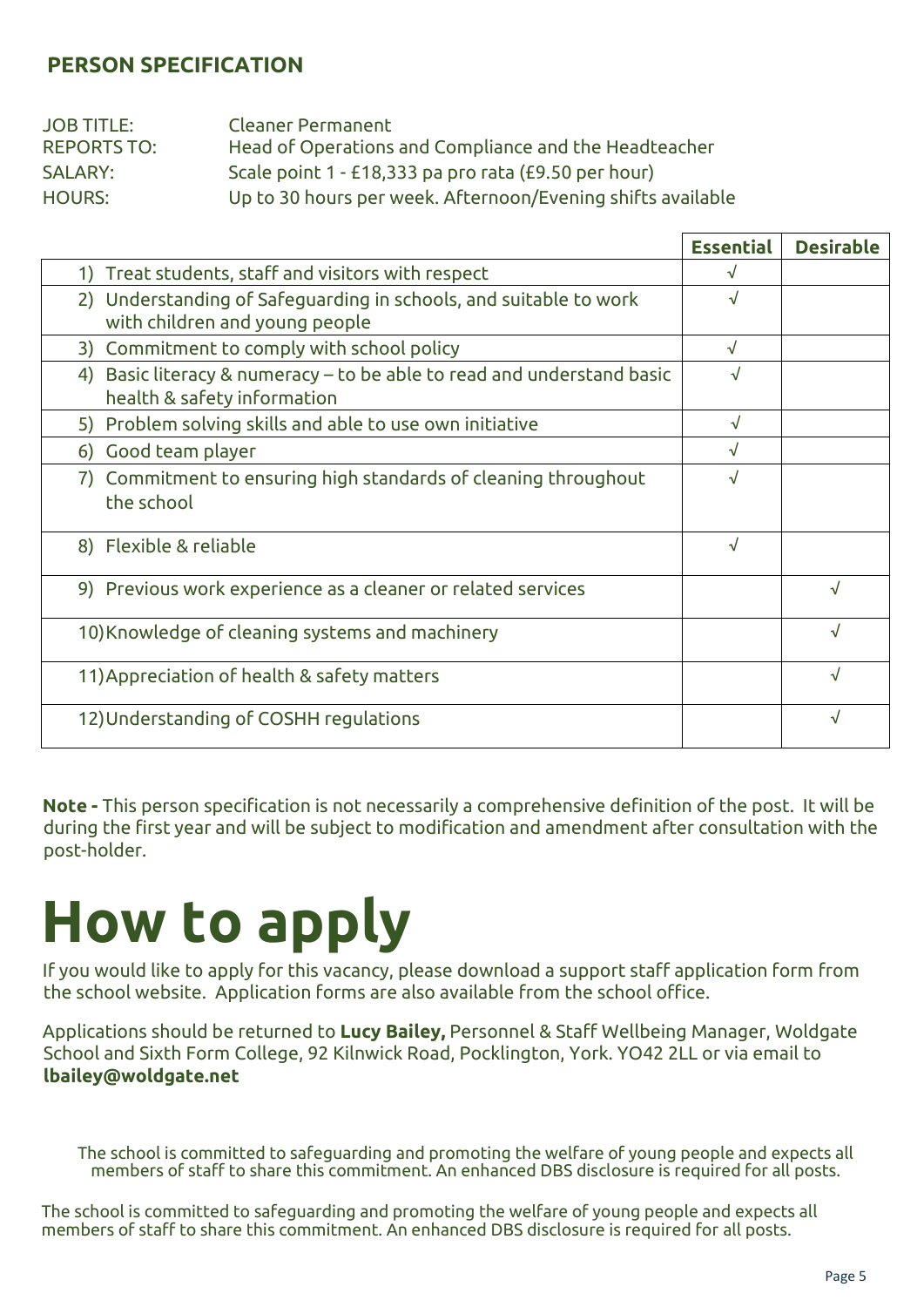## **Key Contacts** Lucy Bailey email [lbailey@woldgate.net.](mailto:lbailey@woldgate.net)



## **Child Protection Policy**

Woldgate School fully recognises its responsibilities for child protection. Our policy applies to all staff, governors and volunteers working in the school. There are five main elements to our policy:

- Ensuring we practice safe recruitment in checking the suitability of staff and volunteers to work with children.
- Raising awareness of child protection issues and equipping children with the skills needed to keep them safe.
- Developing and then implementing procedures for identifying and reporting cases, or suspected cases, of abuse.
- Supporting pupils who have been abused in accordance with his/her agreed child protection plan.
- Establishing a safe environment in which children can learn and develop.

We recognise that because of the day-to-day contact with children, school staff are well placed to observe the outward signs of abuse. The school will therefore:

• Establish and maintain an environment where children feel secure, are encouraged to talk and are listened to.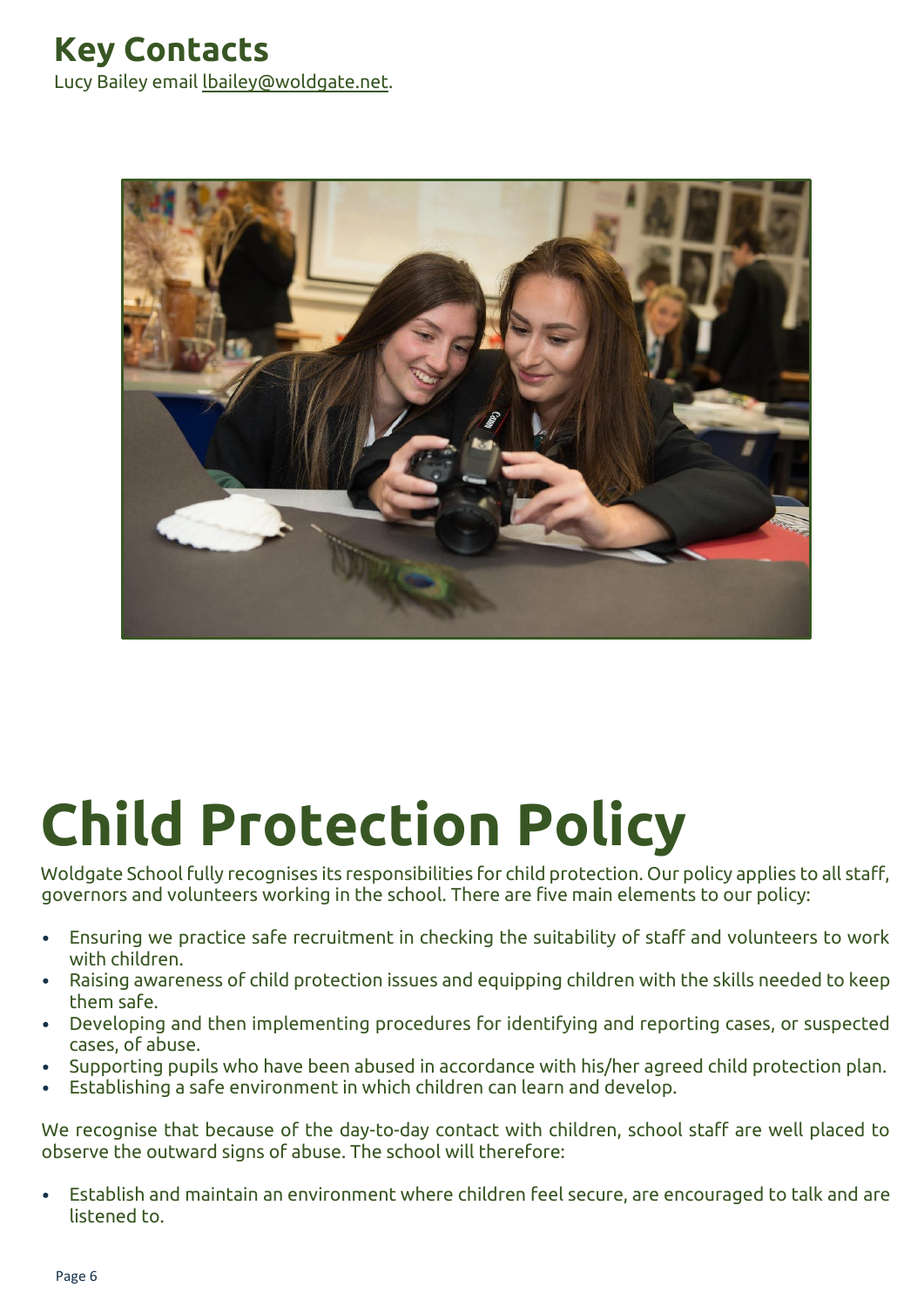- Ensure children know that there are adults in the school whom they can approach if they are worried.
- Include opportunities in the PSHE curriculum for children to develop the skills they need to recognise and stay safe from abuse.

We will follow the procedures set out by the Area Child Protection Committee and take account of guidance issued by the Department for Education and Skills to:

- Ensure we have a designated senior person for child protection who has received appropriate training and support for this role.
- Ensure we have a nominated governor responsible for child protection.
- Ensure every member of staff (including temporary and supply staff and volunteers) and governing body knows the name of the designated senior person responsible for child protection and their role.
- Ensure all staff and volunteers understand their responsibilities in being alert to the signs of abuse and responsibility for referring any concerns to the designated senior person responsible for child protection.
- Ensure that parents have an understanding of the responsibility placed on the school and staff for child protection by setting out its obligations in the school prospectus.
- Notify social services if there is an unexplained absence of more than two days of a pupil who is on the child protection register.
- Develop effective links with relevant agencies and co-operate as required with their enquiries regarding child protection matters including attendance at case conferences.
- Keep written records of concerns about children, even where there is no need to refer the matter immediately.
- Ensure all records are kept securely, separate from the main pupil file, and in locked locations.
- Develop and then follow procedures where an allegation is made against a member of staff or volunteer.
- Ensure safe recruitment practices are always followed.

We recognise that children who are abused or witness violence may find it difficult to develop a sense of self-worth. They may feel helplessness, humiliation and some sense of blame. The school may be the only stable, secure and predictable element in the lives of children at risk. When at school their behaviour may be challenging and defiant or they may be withdrawn. We will endeavour to support the pupil through:

- The content of the curriculum.
- The school ethos, which promotes a positive, supportive and secure environment and gives pupils a sense of being valued.
- The school behaviour policy, which is aimed at supporting vulnerable pupils in the school. The school will ensure that the pupil knows that some behaviour is unacceptable but they are valued and not to be blamed for any abuse which has occurred.
- Liaison with other agencies that support the pupil such as Social Services, Child and Adult Mental Health Service, Education Welfare Service and Educational Psychology Service.
- Ensuring that, when a pupil on the child protection register leaves, their information is transferred to the new school immediately and that the child's social worker is informed.

## **How to Find Us**

**Woldgate School and Sixth Form College, 92 Kilnwick Road, Pocklington, York. YO42 2LZ Tel: 01759 302395**